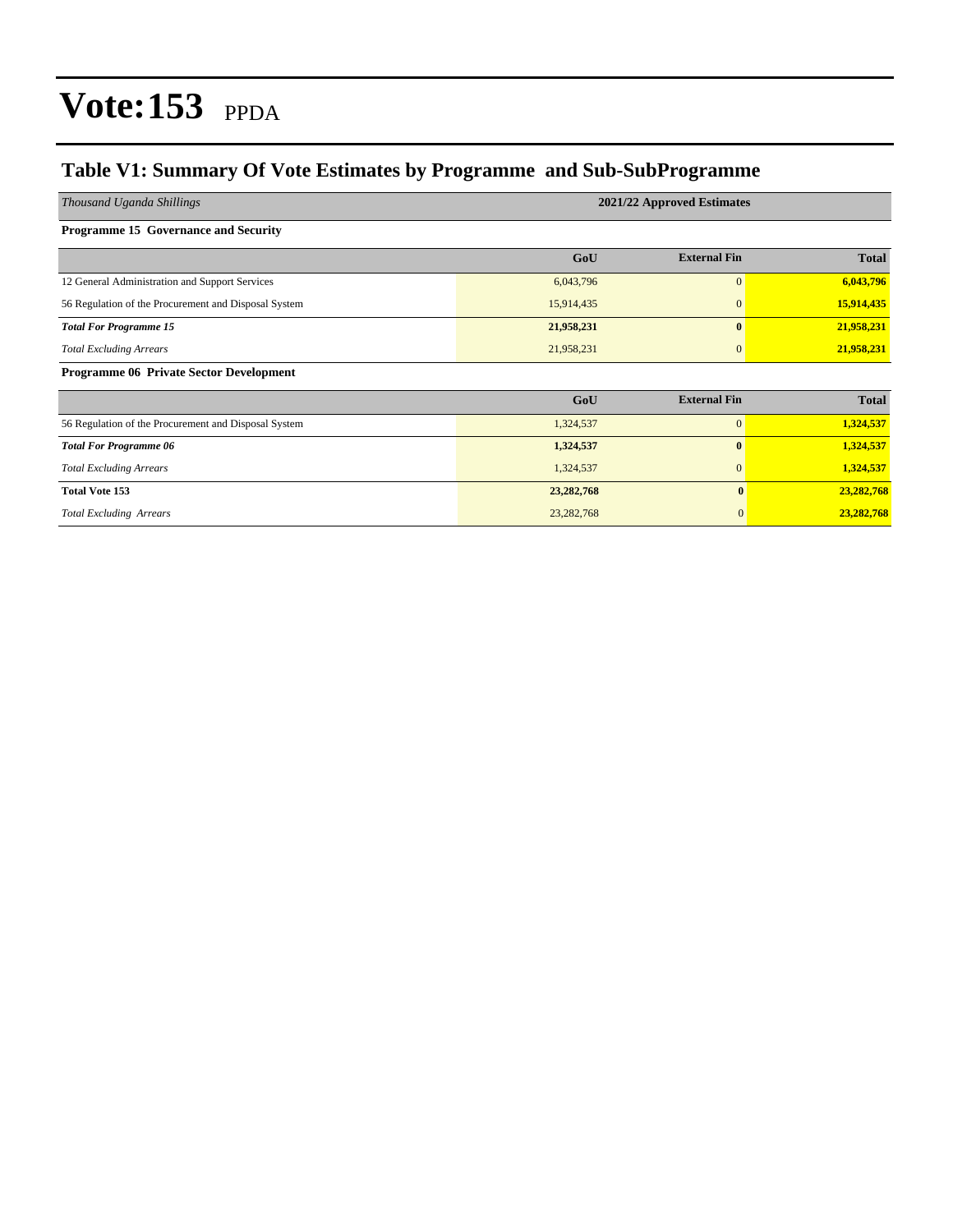#### **Table V2: Summary Of Vote Estimates by Sub-SubProgramme,Department and Project**

| Thousand Uganda Shillings                                                              |                  | 2020/21 Approved Budget |                  |              | 2021/22 Approved Estimates |                               |              |  |  |  |  |
|----------------------------------------------------------------------------------------|------------------|-------------------------|------------------|--------------|----------------------------|-------------------------------|--------------|--|--|--|--|
| Sub-SubProgramme 12 General Administration and Support Services                        |                  |                         |                  |              |                            |                               |              |  |  |  |  |
| <b>Recurrent Budget Estimates</b>                                                      | <b>Wage</b>      | <b>Non-Wage</b>         | <b>AIA</b>       | <b>Total</b> | <b>Wage</b>                | Non-Wage                      | <b>Total</b> |  |  |  |  |
| 06 Corporate Affairs                                                                   | 1,140,000        | 1,475,200               | $\boldsymbol{0}$ | 2,615,200    | 1,140,000                  | 1,483,247                     | 2,623,247    |  |  |  |  |
| 07 Operations                                                                          | 1,355,817        | 2,705,542               | $\boldsymbol{0}$ | 4,061,359    | 1,355,817                  | 2,064,731                     | 3,420,548    |  |  |  |  |
| <b>Total Recurrent Budget Estimates for Sub-</b><br><b>SubProgramme</b>                | 2,495,817        | 4,180,742               | $\bf{0}$         | 6,676,559    | 2,495,817                  | 3,547,979                     | 6,043,796    |  |  |  |  |
|                                                                                        | GoU              | <b>External Fin</b>     | <b>AIA</b>       | <b>Total</b> | GoU                        | <b>External Fin</b>           | <b>Total</b> |  |  |  |  |
| <b>Total For Sub-SubProgramme 12</b>                                                   | 6,676,559        | $\bf{0}$                | $\bf{0}$         | 6,676,559    | 6,043,796                  | $\bf{0}$                      | 6,043,796    |  |  |  |  |
| <b>Total Excluding Arrears</b>                                                         | 6,634,153        | $\boldsymbol{0}$        | $\boldsymbol{0}$ | 6,634,153    | 6,043,796                  | $\overline{0}$                | 6,043,796    |  |  |  |  |
| Sub-SubProgramme 56 Regulation of the Procurement and Disposal System                  |                  |                         |                  |              |                            |                               |              |  |  |  |  |
| <b>Recurrent Budget Estimates</b>                                                      | <b>Wage</b>      | <b>Non-Wage</b>         | <b>AIA</b>       | <b>Total</b> | <b>Wage</b>                | Non-Wage                      | <b>Total</b> |  |  |  |  |
| 02 Performance Monitoring                                                              | 2,198,575        | 1,033,463               | $\mathbf{0}$     | 3,232,037    | 2,198,575                  | 863,236                       | 3,061,811    |  |  |  |  |
| 03 Capacity Building and Advisory Services                                             | 939,600          | 489,181                 | $\mathbf{0}$     | 1,428,781    | 939,600                    | 384,937                       | 1,324,537    |  |  |  |  |
| 04 Legal and Investigations                                                            | 915,600          | 443,860                 | $\boldsymbol{0}$ | 1,359,460    | 915,600                    | 366,900                       | 1,282,500    |  |  |  |  |
| 05 E-Government                                                                        | 419,000          | 725,628                 | $\mathbf{0}$     | 1,144,628    | 419,000                    | 157,125                       | 576,125      |  |  |  |  |
| <b>Total Recurrent Budget Estimates for Sub-</b><br><b>SubProgramme</b>                | 4,472,775        | 2,692,131               | $\bf{0}$         | 7,164,906    | 4,472,775                  | 1,772,198                     | 6,244,972    |  |  |  |  |
| <b>Development Budget Estimates</b>                                                    | <b>GoU Dev't</b> | <b>External Fin</b>     | <b>AIA</b>       | <b>Total</b> |                            | <b>GoU Dev't External Fin</b> | <b>Total</b> |  |  |  |  |
| 1621 Retooling of Public Procurement and Disposal of<br><b>Public Assets Authority</b> | 10,994,000       | $\boldsymbol{0}$        | $\boldsymbol{0}$ | 10,994,000   | 10,994,000                 | $\overline{0}$                | 10,994,000   |  |  |  |  |
| <b>Total Development Budget Estimates for Sub-</b><br><b>SubProgramme</b>              | 10,994,000       | $\bf{0}$                | $\bf{0}$         | 10,994,000   | 10,994,000                 | $\mathbf{0}$                  | 10,994,000   |  |  |  |  |
|                                                                                        | GoU              | <b>External Fin</b>     | <b>AIA</b>       | <b>Total</b> | GoU                        | <b>External Fin</b>           | <b>Total</b> |  |  |  |  |
| <b>Total For Sub-SubProgramme 56</b>                                                   | 18.158.906       | $\bf{0}$                | $\bf{0}$         | 18,158,906   | 17,238,972                 | $\bf{0}$                      | 17,238,972   |  |  |  |  |
| <b>Total Excluding Arrears</b>                                                         | 18,158,906       | $\boldsymbol{0}$        | $\boldsymbol{0}$ | 18,158,906   | 17,238,972                 | $\overline{0}$                | 17,238,972   |  |  |  |  |
| <b>Total Vote 153</b>                                                                  | 24,835,466       | $\bf{0}$                | $\bf{0}$         | 24,835,466   | 23,282,768                 | $\bf{0}$                      | 23,282,768   |  |  |  |  |
| <b>Total Excluding Arrears</b>                                                         | 24,793,059       | $\mathbf{0}$            | $\overline{0}$   | 24,793,059   | 23, 282, 768               | $\mathbf{0}$                  | 23,282,768   |  |  |  |  |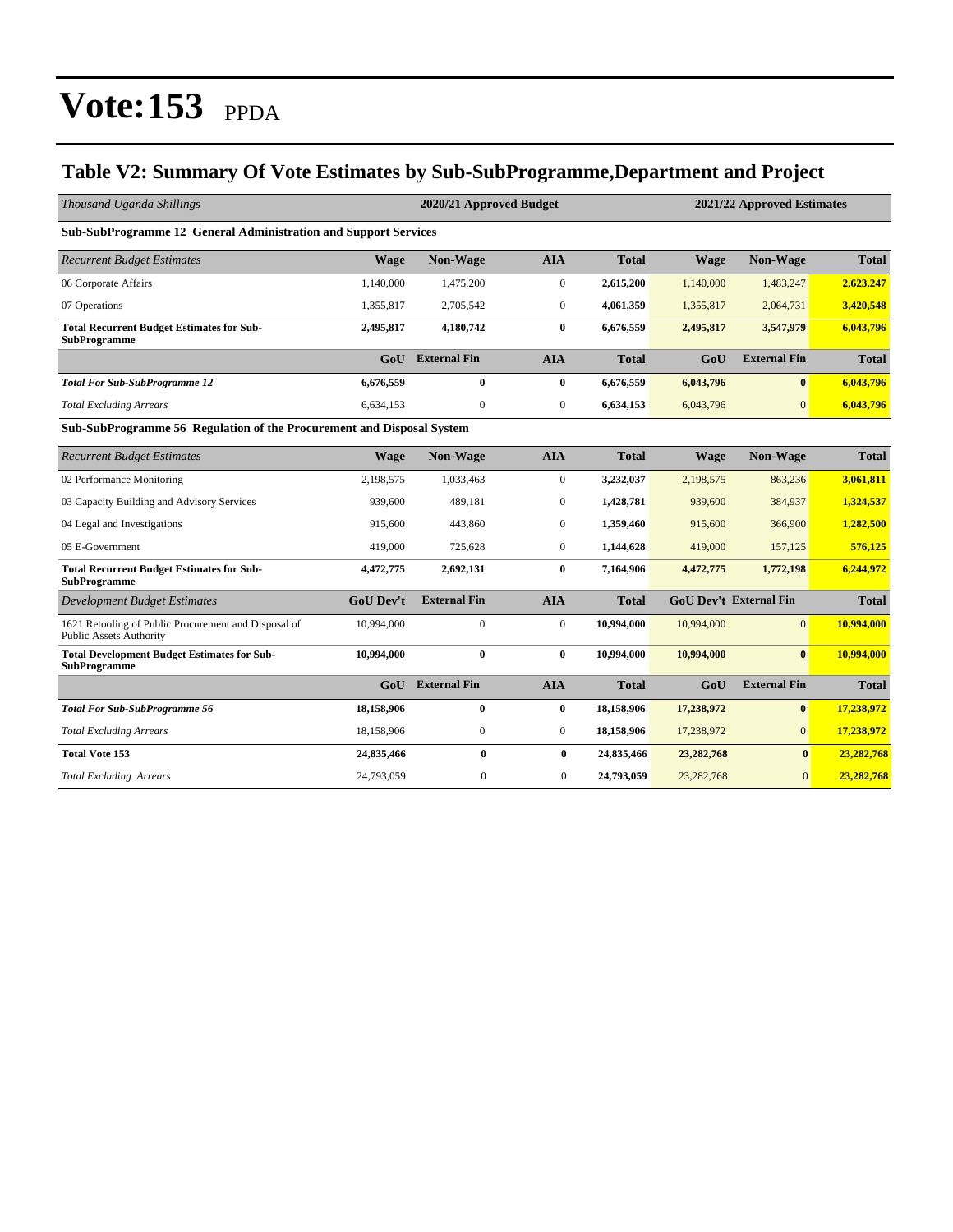#### **Table V3: Summary Vote Estimates by Item**

| Thousand Uganda Shillings                                     |                  | 2020/21 Approved Budget |                  |                  |            | 2021/22 Approved Estimates |              |
|---------------------------------------------------------------|------------------|-------------------------|------------------|------------------|------------|----------------------------|--------------|
|                                                               | GoU              | External Fin            | AIA              | <b>Total</b>     | GoU        | <b>External Fin</b>        | <b>Total</b> |
| <b>Employees, Goods and Services (Outputs Provided)</b>       | 13,799,059       | $\bf{0}$                | $\bf{0}$         | 13,799,059       | 12,288,768 | $\bf{0}$                   | 12,288,768   |
| 211102 Contract Staff Salaries                                | 6,968,592        | $\bf{0}$                | $\bf{0}$         | 6,968,592        | 6,968,592  | $\bf{0}$                   | 6,968,592    |
| 211103 Allowances (Inc. Casuals, Temporary)                   | 542,760          | $\bf{0}$                | $\bf{0}$         | 542,760          | 344,200    | $\bf{0}$                   | 344,200      |
| 212101 Social Security Contributions                          | 800,475          | $\bf{0}$                | $\bf{0}$         | 800,475          | 846,074    | $\bf{0}$                   | 846,074      |
| 213001 Medical expenses (To employees)                        | 220,000          | $\bf{0}$                | $\bf{0}$         | 220,000          | 222,600    | $\bf{0}$                   | 222,600      |
| 213002 Incapacity, death benefits and funeral expenses        | 3,550            | $\bf{0}$                | $\bf{0}$         | 3,550            | 2,000      | $\bf{0}$                   | 2,000        |
| 213004 Gratuity Expenses                                      | 1,662,278        | 0                       | $\bf{0}$         | 1,662,278        | 1,667,148  | $\bf{0}$                   | 1,667,148    |
| 221001 Advertising and Public Relations                       | 251,731          | $\bf{0}$                | $\bf{0}$         | 251,731          | 9,000      | $\bf{0}$                   | 9,000        |
| 221002 Workshops and Seminars                                 | 443,704          | $\bf{0}$                | $\bf{0}$         | 443,704          | 36,587     | $\bf{0}$                   | 36,587       |
| 221003 Staff Training                                         | 106,043          | $\bf{0}$                | $\bf{0}$         | 106,043          | $\bf{0}$   | $\bf{0}$                   | $\bf{0}$     |
| 221004 Recruitment Expenses                                   | 35,000           | $\bf{0}$                | $\bf{0}$         | 35,000           | 34,000     | $\bf{0}$                   | 34,000       |
| 221006 Commissions and related charges                        | 2,000            | 0                       | 0                | 2,000            | 2,000      | $\bf{0}$                   | 2,000        |
| 221007 Books, Periodicals & Newspapers                        | 20,000           | $\bf{0}$                | 0                | 20,000           | 14,000     | $\bf{0}$                   | 14,000       |
| 221008 Computer supplies and Information Technology<br>(TT)   | 32,091           | $\bf{0}$                | 0                | 32,091           | $\bf{0}$   | $\bf{0}$                   | $\bf{0}$     |
| 221009 Welfare and Entertainment                              | 302,000          | $\bf{0}$                | $\bf{0}$         | 302,000          | 57,000     | $\bf{0}$                   | 57,000       |
| 221011 Printing, Stationery, Photocopying and Binding         | 65,911           | $\bf{0}$                | $\bf{0}$         | 65,911           | 74,500     | $\bf{0}$                   | 74,500       |
| 221016 IFMS Recurrent costs                                   | 2,000            | $\bf{0}$                | $\bf{0}$         | 2,000            | 2,000      | $\bf{0}$                   | 2,000        |
| 221017 Subscriptions                                          | 67,615           | $\bf{0}$                | $\bf{0}$         | 67,615           | 64,615     | $\bf{0}$                   | 64,615       |
| 222001 Telecommunications                                     | 79,800           | $\bf{0}$                | $\bf{0}$         | 79,800           | 58,800     | $\bf{0}$                   | 58,800       |
| 222002 Postage and Courier                                    | 32,000           | $\bf{0}$                | 0                | 32,000           | 8,000      | $\bf{0}$                   | 8,000        |
| 223003 Rent – (Produced Assets) to private entities           | 795,500          | 0                       | $\bf{0}$         | 795,500          | 795,500    | $\bf{0}$                   | 795,500      |
| 223004 Guard and Security services                            | 48,000           | $\bf{0}$                | $\bf{0}$         | 48,000           | 52,000     | $\bf{0}$                   | 52,000       |
| 223005 Electricity                                            | 100,200          | $\bf{0}$                | $\bf{0}$         | 100,200          | 100,000    | $\bf{0}$                   | 100,000      |
| 223006 Water                                                  | 8,220            | $\bf{0}$                | $\bf{0}$         | 8,220            | 40,000     | $\bf{0}$                   | 40,000       |
| 224004 Cleaning and Sanitation                                | 40,000           | 0                       | 0                | 40,000           | 70,000     | $\bf{0}$                   | 70,000       |
| 224005 Uniforms, Beddings and Protective Gear                 | $\boldsymbol{0}$ | 0                       | 0                | $\boldsymbol{0}$ | 1,550      | $\bf{0}$                   | 1,550        |
| 225001 Consultancy Services- Short term                       | 39,927           | 0                       | $\bf{0}$         | 39,927           | $\bf{0}$   | $\bf{0}$                   | $\bf{0}$     |
| 225002 Consultancy Services-Long-term                         | 210,000          | $\bf{0}$                | $\bf{0}$         | 210,000          | 160,000    | $\bf{0}$                   | 160,000      |
| 226001 Insurances                                             | 190,000          | 0                       | $\boldsymbol{0}$ | 190,000          | 166,000    | $\pmb{0}$                  | 166,000      |
| 226002 Licenses                                               | 50,876           | $\bf{0}$                | $\bf{0}$         | 50,876           | 98,200     | $\bf{0}$                   | 98,200       |
| 227001 Travel inland                                          | 266,924          | $\bf{0}$                | $\bf{0}$         | 266,924          | 145,402    | $\bf{0}$                   | 145,402      |
| 227002 Travel abroad                                          | 157,169          | $\bf{0}$                | $\bf{0}$         | 157,169          | $\bf{0}$   | $\bf{0}$                   | $\bf{0}$     |
| 227004 Fuel, Lubricants and Oils                              | 109,175          | 0                       | $\bf{0}$         | 109,175          | 109,000    | $\bf{0}$                   | 109,000      |
| 228002 Maintenance - Vehicles                                 | 121,519          | 0                       | $\bf{0}$         | 121,519          | 115,000    | $\bf{0}$                   | 115,000      |
| 228003 Maintenance – Machinery, Equipment &<br>Furniture      | 23,000           | $\bf{0}$                | $\bf{0}$         | 23,000           | 25,000     | $\bf{0}$                   | 25,000       |
| 282105 Court Awards                                           | 1,000            | $\bf{0}$                | $\bf{0}$         | 1,000            | $\bf{0}$   | $\bf{0}$                   | $\bf{0}$     |
| <b>Investment</b> (Capital Purchases)                         | 10,994,000       | $\bf{0}$                | $\bf{0}$         | 10,994,000       | 10,994,000 | $\bf{0}$                   | 10,994,000   |
| 281504 Monitoring, Supervision & Appraisal of Capital<br>work | 569,000          | $\bf{0}$                | $\bf{0}$         | 569,000          | 396,000    | $\bf{0}$                   | 396,000      |
| 312101 Non-Residential Buildings                              | 10,171,800       | $\bf{0}$                | $\bf{0}$         | 10,171,800       | 9,654,800  | $\bf{0}$                   | 9,654,800    |
| 312201 Transport Equipment                                    | 0                | $\bf{0}$                | $\bf{0}$         | $\boldsymbol{0}$ | 320,000    | $\bf{0}$                   | 320,000      |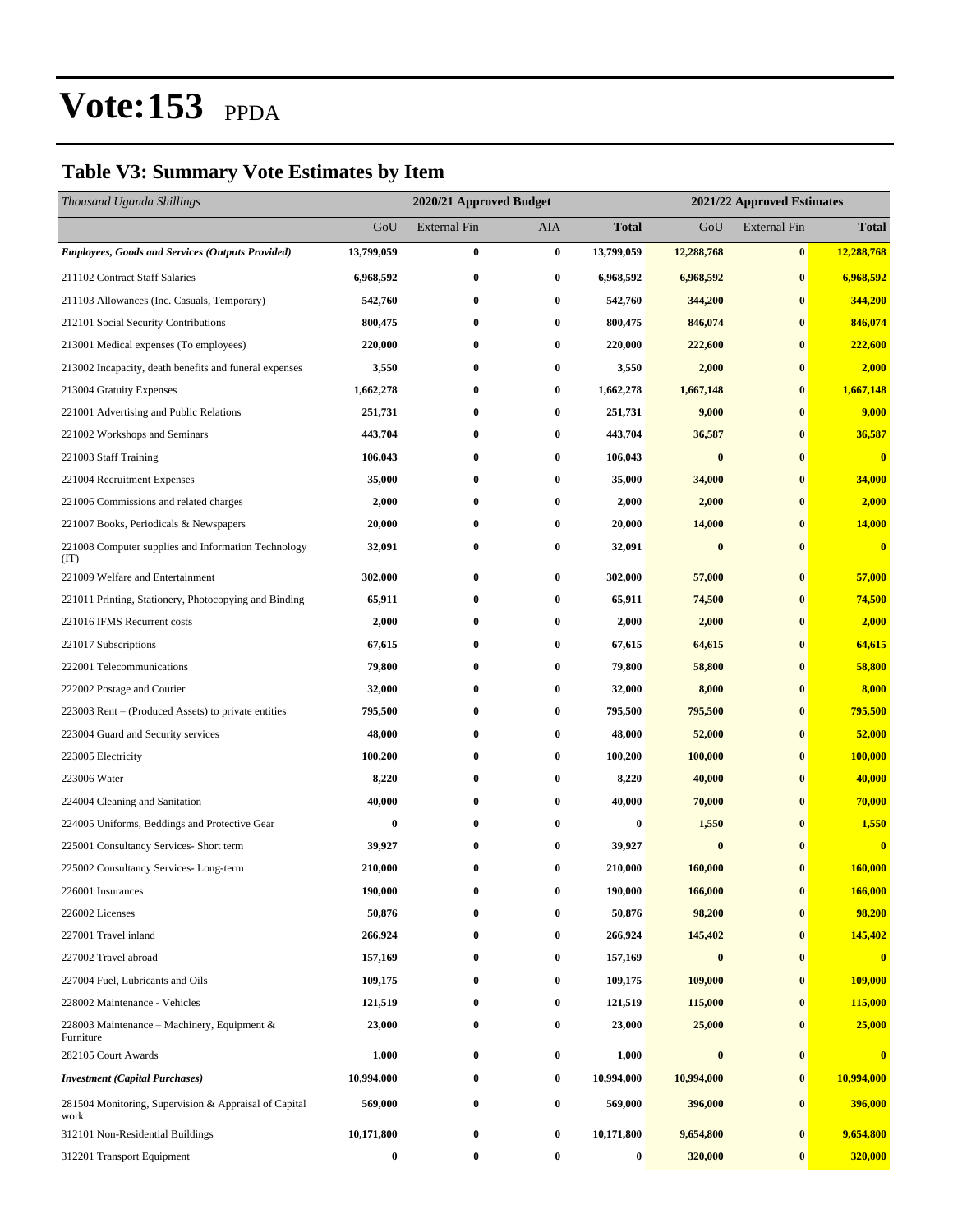| 312202 Machinery and Equipment      | 223,200    | $\bf{0}$     | $\bf{0}$ | 223,200    | $\mathbf{0}$ | $\mathbf{0}$   | $\mathbf{0}$ |
|-------------------------------------|------------|--------------|----------|------------|--------------|----------------|--------------|
| 312203 Furniture & Fixtures         | 30,000     | $\bf{0}$     | 0        | 30,000     | 400,000      | $\bf{0}$       | 400,000      |
| 312213 ICT Equipment                | $\bf{0}$   | 0            | 0        | $\bf{0}$   | 223,200      | $\bf{0}$       | 223,200      |
| <b>Arrears</b>                      | 42,407     | 0            | 0        | 42,407     | $\bf{0}$     | $\mathbf{0}$   | $\mathbf{0}$ |
| 321605 Domestic arrears (Budgeting) | 29,705     | $\bf{0}$     | 0        | 29,705     | $\bf{0}$     | $\mathbf{0}$   | $\mathbf{0}$ |
| 321607 Utility arrears (Budgeting)  | 12.702     | $\mathbf{0}$ | 0        | 12.702     | $\mathbf{0}$ | $\mathbf{0}$   | $\mathbf{0}$ |
| <b>Grand Total Vote 153</b>         | 24,835,466 | $\bf{0}$     | $\bf{0}$ | 24,835,466 | 23, 282, 768 | $\bf{0}$       | 23,282,768   |
| <b>Total Excluding Arrears</b>      | 24,793,059 | $\mathbf{0}$ | $\Omega$ | 24,793,059 | 23, 282, 768 | $\overline{0}$ | 23,282,768   |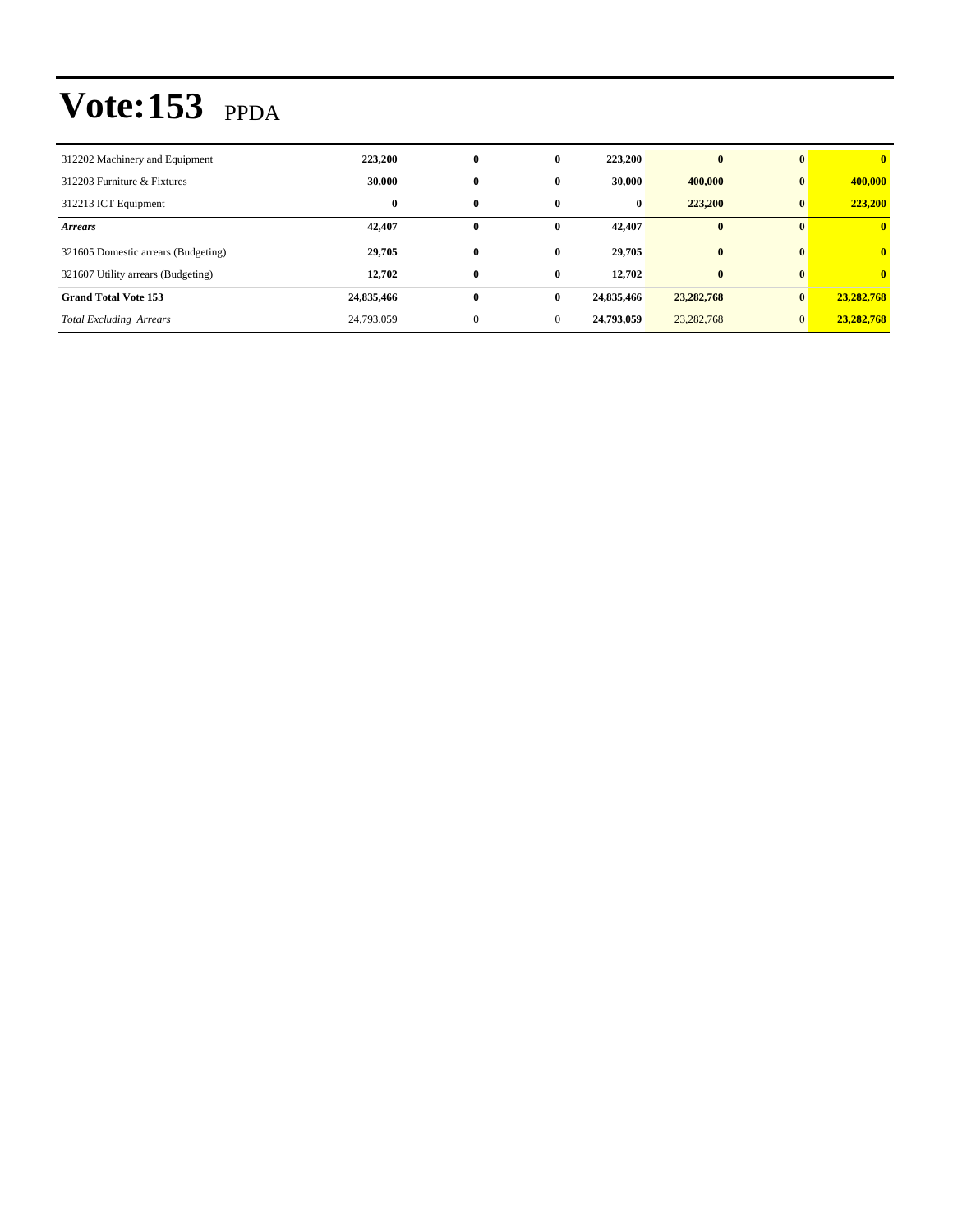#### **Table V4: Detailed Estimates by Sub-SubProgramme, Department,Project and Budget Output and Item**

#### *Sub-SubProgrammme 12 General Administration and Support Services*

*Recurrent Budget Estimates*

| <b>Department 06 Corporate Affairs</b>                          |                  |                         |                  |              |                  |                            |              |  |
|-----------------------------------------------------------------|------------------|-------------------------|------------------|--------------|------------------|----------------------------|--------------|--|
| Thousand Uganda Shillings                                       |                  | 2020/21 Approved Budget |                  |              |                  | 2021/22 Approved Estimates |              |  |
| <b>Outputs Provided</b>                                         | Wage             | Non Wage                | <b>AIA</b>       | <b>Total</b> | Wage             | Non Wage                   | <b>Total</b> |  |
| <b>Budget Output 141204 Internal Audit</b>                      |                  |                         |                  |              |                  |                            |              |  |
| 211102 Contract Staff Salaries                                  | 174,000          | $\boldsymbol{0}$        | $\boldsymbol{0}$ | 174,000      | 174,000          | $\mathbf{0}$               | 174,000      |  |
| 212101 Social Security Contributions                            | $\overline{0}$   | 21,750                  | $\boldsymbol{0}$ | 21,750       | $\mathbf{0}$     | 21,750                     | 21,750       |  |
| 213004 Gratuity Expenses                                        | $\overline{0}$   | 43,500                  | $\boldsymbol{0}$ | 43,500       | $\mathbf{0}$     | 43,500                     | 43,500       |  |
| 225001 Consultancy Services- Short term                         | $\mathbf{0}$     | 6,000                   | $\boldsymbol{0}$ | 6,000        | $\mathbf{0}$     | $\mathbf{0}$               | $\bf{0}$     |  |
| 227001 Travel inland                                            | $\boldsymbol{0}$ | 6,027                   | $\boldsymbol{0}$ | 6,027        | $\mathbf{0}$     | 6,027                      | 6,027        |  |
| <b>Total Cost of Budget Output 04</b>                           | 174,000          | 77,277                  | 0                | 251,277      | 174,000          | 71,277                     | 245,277      |  |
| <b>Budget Output 141210 Planning, Monitoring and Evaluation</b> |                  |                         |                  |              |                  |                            |              |  |
| 211102 Contract Staff Salaries                                  | 966,000          | $\boldsymbol{0}$        | $\boldsymbol{0}$ | 966,000      | 966,000          | $\mathbf{0}$               | 966,000      |  |
| 211103 Allowances (Inc. Casuals, Temporary)                     | $\boldsymbol{0}$ | 383,200                 | $\boldsymbol{0}$ | 383,200      | $\mathbf{0}$     | 324,200                    | 324,200      |  |
| 212101 Social Security Contributions                            | $\mathbf{0}$     | 120,750                 | $\boldsymbol{0}$ | 120,750      | $\mathbf{0}$     | 100,750                    | 100,750      |  |
| 213001 Medical expenses (To employees)                          | $\boldsymbol{0}$ | $\boldsymbol{0}$        | $\boldsymbol{0}$ | $\bf{0}$     | $\mathbf{0}$     | 222,600                    | 222,600      |  |
| 213002 Incapacity, death benefits and funeral expenses          | $\boldsymbol{0}$ | $\boldsymbol{0}$        | $\boldsymbol{0}$ | $\bf{0}$     | $\mathbf{0}$     | 2,000                      | 2,000        |  |
| 213004 Gratuity Expenses                                        | $\boldsymbol{0}$ | 250,292                 | $\boldsymbol{0}$ | 250,292      | $\mathbf{0}$     | 241,500                    | 241,500      |  |
| 221001 Advertising and Public Relations                         | $\mathbf{0}$     | 42,228                  | $\boldsymbol{0}$ | 42,228       | $\mathbf{0}$     | 9,000                      | 9,000        |  |
| 221002 Workshops and Seminars                                   | $\boldsymbol{0}$ | 42,750                  | $\boldsymbol{0}$ | 42,750       | $\boldsymbol{0}$ | $\mathbf{0}$               | $\bf{0}$     |  |
| 221003 Staff Training                                           | $\boldsymbol{0}$ | 106,043                 | $\boldsymbol{0}$ | 106,043      | $\mathbf{0}$     | $\overline{0}$             | $\bf{0}$     |  |
| 221004 Recruitment Expenses                                     | $\overline{0}$   | $\overline{0}$          | $\boldsymbol{0}$ | $\bf{0}$     | $\mathbf{0}$     | 34,000                     | 34,000       |  |
| 221009 Welfare and Entertainment                                | $\boldsymbol{0}$ | 6,000                   | $\boldsymbol{0}$ | 6,000        | $\boldsymbol{0}$ | 57,000                     | 57,000       |  |
| 221011 Printing, Stationery, Photocopying and Binding           | $\mathbf{0}$     | 10,000                  | $\boldsymbol{0}$ | 10,000       | $\mathbf{0}$     | 21,500                     | 21,500       |  |
| 221017 Subscriptions                                            | $\boldsymbol{0}$ | 67,615                  | $\boldsymbol{0}$ | 67,615       | $\mathbf{0}$     | 64,615                     | 64,615       |  |
| 222001 Telecommunications                                       | $\overline{0}$   | 7,000                   | $\mathbf{0}$     | 7,000        | $\mathbf{0}$     | 6,000                      | 6,000        |  |
| 225002 Consultancy Services-Long-term                           | $\overline{0}$   | 120,000                 | $\boldsymbol{0}$ | 120,000      | $\mathbf{0}$     | 60,000                     | 60,000       |  |
| 226001 Insurances                                               | $\boldsymbol{0}$ | $\overline{0}$          | $\boldsymbol{0}$ | $\bf{0}$     | $\mathbf{0}$     | 121,000                    | 121,000      |  |
| 226002 Licenses                                                 | $\boldsymbol{0}$ | 50,876                  | $\boldsymbol{0}$ | 50,876       | $\mathbf{0}$     | 98,200                     | 98,200       |  |
| 227001 Travel inland                                            | $\boldsymbol{0}$ | 19,000                  | $\boldsymbol{0}$ | 19,000       | $\mathbf{0}$     | 34,605                     | 34,605       |  |
| 227002 Travel abroad                                            | $\boldsymbol{0}$ | 157,169                 | $\boldsymbol{0}$ | 157,169      | $\mathbf{0}$     | $\mathbf{0}$               | $\bf{0}$     |  |
| 228003 Maintenance – Machinery, Equipment & Furniture           | $\boldsymbol{0}$ | 15,000                  | $\mathbf{0}$     | 15,000       | $\mathbf{0}$     | 15,000                     | 15,000       |  |
| <b>Total Cost of Budget Output 10</b>                           | 966,000          | 1,397,923               | $\pmb{\theta}$   | 2,363,923    | 966,000          | 1,411,970                  | 2,377,970    |  |
| <b>Total Cost Of Outputs Provided</b>                           | 1,140,000        | 1,475,200               | $\bf{0}$         | 2,615,200    | 1,140,000        | 1,483,247                  | 2,623,247    |  |
| <b>Total Cost for Department 06</b>                             | 1,140,000        | 1,475,200               | $\bf{0}$         | 2,615,200    | 1,140,000        | 1,483,247                  | 2,623,247    |  |
| <b>Total Excluding Arrears</b>                                  | 1,140,000        | 1,475,200               | $\mathbf{0}$     | 2,615,200    | 1,140,000        | 1,483,247                  | 2,623,247    |  |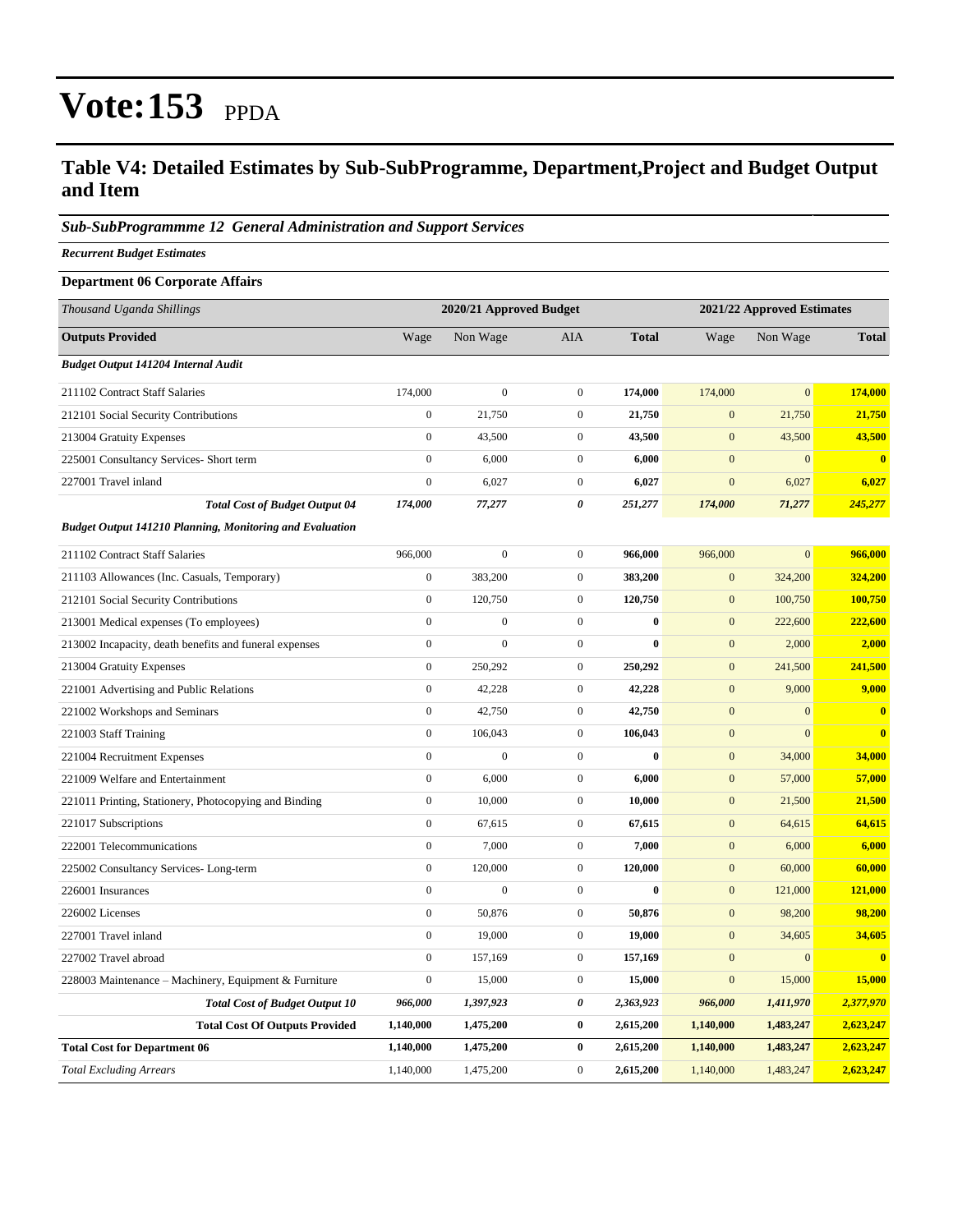#### **Department 07 Operations**

| Thousand Uganda Shillings                                      |                  | 2020/21 Approved Budget |                  |              |                       | 2021/22 Approved Estimates |                       |
|----------------------------------------------------------------|------------------|-------------------------|------------------|--------------|-----------------------|----------------------------|-----------------------|
| <b>Outputs Provided</b>                                        | Wage             | Non Wage                | AIA              | <b>Total</b> | Wage                  | Non Wage                   | <b>Total</b>          |
| <b>Budget Output 141219 Human Resource Management Services</b> |                  |                         |                  |              |                       |                            |                       |
| 211102 Contract Staff Salaries                                 | 1,355,817        | $\boldsymbol{0}$        | $\overline{0}$   | 1,355,817    | 1,355,817             | $\mathbf{0}$               | 1,355,817             |
| 211103 Allowances (Inc. Casuals, Temporary)                    | $\boldsymbol{0}$ | 40,000                  | $\mathbf{0}$     | 40,000       | $\mathbf{0}$          | 10,000                     | 10,000                |
| 212101 Social Security Contributions                           | $\boldsymbol{0}$ | 98,878                  | $\boldsymbol{0}$ | 98,878       | $\mathbf{0}$          | 224,477                    | 224,477               |
| 213001 Medical expenses (To employees)                         | $\boldsymbol{0}$ | 220,000                 | $\boldsymbol{0}$ | 220,000      | $\mathbf{0}$          | $\boldsymbol{0}$           | $\bf{0}$              |
| 213002 Incapacity, death benefits and funeral expenses         | $\boldsymbol{0}$ | 3,550                   | $\mathbf{0}$     | 3,550        | $\mathbf{0}$          | $\mathbf{0}$               | $\bf{0}$              |
| 213004 Gratuity Expenses                                       | $\boldsymbol{0}$ | 250,292                 | $\mathbf{0}$     | 250,292      | $\mathbf{0}$          | 263,954                    | 263,954               |
| 221004 Recruitment Expenses                                    | $\boldsymbol{0}$ | 35,000                  | $\boldsymbol{0}$ | 35,000       | $\mathbf{0}$          | $\mathbf{0}$               | $\bf{0}$              |
| 221007 Books, Periodicals & Newspapers                         | $\boldsymbol{0}$ | 20,000                  | $\boldsymbol{0}$ | 20,000       | $\mathbf{0}$          | 14,000                     | 14,000                |
| 221008 Computer supplies and Information Technology (IT)       | $\boldsymbol{0}$ | 32,091                  | $\boldsymbol{0}$ | 32,091       | $\boldsymbol{0}$      | $\boldsymbol{0}$           | $\bf{0}$              |
| 221009 Welfare and Entertainment                               | $\boldsymbol{0}$ | 290,000                 | $\mathbf{0}$     | 290,000      | $\mathbf{0}$          | $\mathbf{0}$               | $\bf{0}$              |
| 221011 Printing, Stationery, Photocopying and Binding          | $\boldsymbol{0}$ | 55,911                  | $\mathbf{0}$     | 55,911       | $\mathbf{0}$          | 53,000                     | 53,000                |
| 221016 IFMS Recurrent costs                                    | $\boldsymbol{0}$ | 2,000                   | $\boldsymbol{0}$ | 2,000        | $\boldsymbol{0}$      | 2,000                      | 2,000                 |
| 222001 Telecommunications                                      | $\boldsymbol{0}$ | 72,800                  | $\boldsymbol{0}$ | 72,800       | $\mathbf{0}$          | 52,800                     | 52,800                |
| 222002 Postage and Courier                                     | $\boldsymbol{0}$ | 32,000                  | $\boldsymbol{0}$ | 32,000       | $\boldsymbol{0}$      | 8,000                      | 8,000                 |
| 223003 Rent - (Produced Assets) to private entities            | $\boldsymbol{0}$ | 795,500                 | $\mathbf{0}$     | 795,500      | $\mathbf{0}$          | 795,500                    | 795,500               |
| 223004 Guard and Security services                             | $\boldsymbol{0}$ | 48,000                  | $\mathbf{0}$     | 48,000       | $\mathbf{0}$          | 52,000                     | 52,000                |
| 223005 Electricity                                             | $\boldsymbol{0}$ | 100,200                 | $\mathbf{0}$     | 100,200      | $\boldsymbol{0}$      | 100,000                    | 100,000               |
| 223006 Water                                                   | $\boldsymbol{0}$ | 8,220                   | $\boldsymbol{0}$ | 8,220        | $\mathbf{0}$          | 40,000                     | 40,000                |
| 224004 Cleaning and Sanitation                                 | $\boldsymbol{0}$ | 40,000                  | $\boldsymbol{0}$ | 40,000       | $\mathbf{0}$          | 70,000                     | 70,000                |
| 225002 Consultancy Services-Long-term                          | $\boldsymbol{0}$ | 90,000                  | $\mathbf{0}$     | 90,000       | $\mathbf{0}$          | 100,000                    | 100,000               |
| 226001 Insurances                                              | $\mathbf{0}$     | 190,000                 | $\mathbf{0}$     | 190,000      | $\mathbf{0}$          | 45,000                     | 45,000                |
| 227004 Fuel, Lubricants and Oils                               | $\boldsymbol{0}$ | 109,175                 | $\mathbf{0}$     | 109,175      | $\mathbf{0}$          | 109,000                    | 109,000               |
| 228002 Maintenance - Vehicles                                  | $\boldsymbol{0}$ | 121,519                 | $\boldsymbol{0}$ | 121,519      | $\mathbf{0}$          | 115,000                    | 115,000               |
| 228003 Maintenance - Machinery, Equipment & Furniture          | $\boldsymbol{0}$ | 8,000                   | $\boldsymbol{0}$ | 8,000        | $\mathbf{0}$          | 10,000                     | 10,000                |
| <b>Total Cost of Budget Output 19</b>                          | 1,355,817        | 2,663,135               | 0                | 4,018,952    | 1,355,817             | 2,064,731                  | 3,420,548             |
| <b>Total Cost Of Outputs Provided</b>                          | 1,355,817        | 2,663,135               | $\bf{0}$         | 4,018,952    | 1,355,817             | 2,064,731                  | 3,420,548             |
| <b>Arrears</b>                                                 | Wage             | Non Wage                | AIA              | <b>Total</b> | Wage                  | Non Wage                   | <b>Total</b>          |
| <b>Budget Output 141299 Arrears</b>                            |                  |                         |                  |              |                       |                            |                       |
| 321605 Domestic arrears (Budgeting)                            | $\boldsymbol{0}$ | 29,705                  | $\boldsymbol{0}$ | 29,705       | $\boldsymbol{0}$      | 0                          | $\bf{0}$              |
| 321607 Utility arrears (Budgeting)                             | $\boldsymbol{0}$ | 12,702                  | $\boldsymbol{0}$ | 12,702       | $\boldsymbol{0}$      | $\boldsymbol{0}$           | $\bf{0}$              |
| <b>Total Cost of Budget Output 99</b>                          | $\pmb{\theta}$   | 42,407                  | 0                | 42,407       | $\boldsymbol{\theta}$ | $\boldsymbol{\theta}$      | $\boldsymbol{\theta}$ |
| <b>Total Cost Of Arrears</b>                                   | $\bf{0}$         | 42,407                  | $\bf{0}$         | 42,407       | $\bf{0}$              | $\bf{0}$                   | $\bf{0}$              |
| <b>Total Cost for Department 07</b>                            | 1,355,817        | 2,705,542               | $\bf{0}$         | 4,061,359    | 1,355,817             | 2,064,731                  | 3,420,548             |
| <b>Total Excluding Arrears</b>                                 | 1,355,817        | 2,663,135               | $\boldsymbol{0}$ | 4,018,952    | 1,355,817             | 2,064,731                  | 3,420,548             |
|                                                                |                  |                         |                  |              |                       |                            |                       |
|                                                                | GoU              | <b>External Fin</b>     | <b>AIA</b>       | <b>Total</b> | GoU                   | <b>External Fin</b>        | <b>Total</b>          |
| <b>Total Cost for Sub-SubProgramme 12</b>                      | 6,676,559        | $\boldsymbol{0}$        | $\bf{0}$         | 6,676,559    | 6,043,796             | $\boldsymbol{0}$           | 6,043,796             |
| <b>Total Excluding Arrears</b>                                 | 6,676,559        | $\boldsymbol{0}$        | $\boldsymbol{0}$ | 6,676,559    | 6,043,796             | $\mathbf{0}$               | 6,043,796             |

*Sub-SubProgrammme 56 Regulation of the Procurement and Disposal System*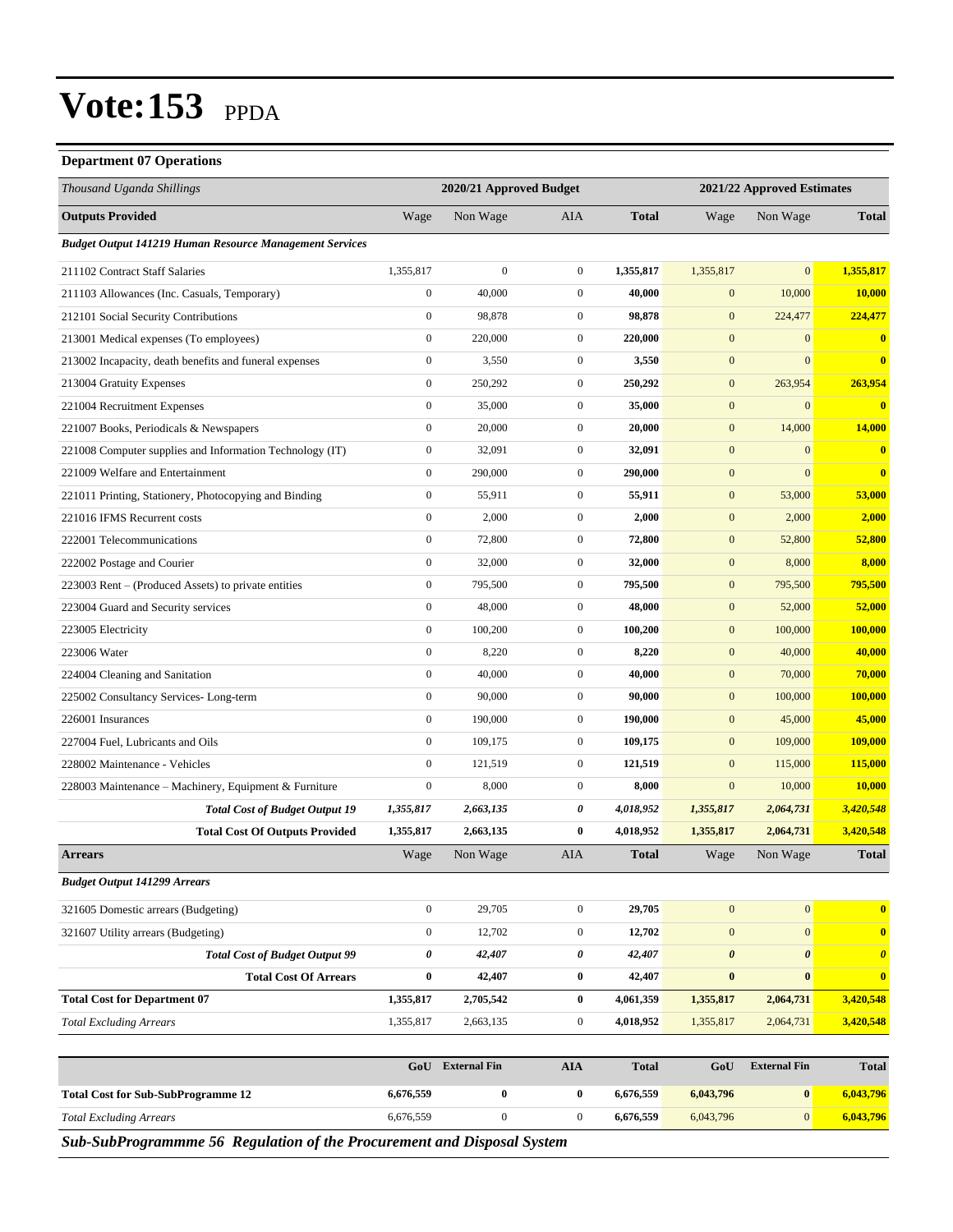#### *Recurrent Budget Estimates*

#### **Department 02 Performance Monitoring**

| Thousand Uganda Shillings                                    |                | 2020/21 Approved Budget |                |              |                  | 2021/22 Approved Estimates |              |
|--------------------------------------------------------------|----------------|-------------------------|----------------|--------------|------------------|----------------------------|--------------|
| <b>Outputs Provided</b>                                      | Wage           | Non Wage                | <b>AIA</b>     | <b>Total</b> | Wage             | Non Wage                   | <b>Total</b> |
| <b>Budget Output 145606 Procurement and Disposal Audit</b>   |                |                         |                |              |                  |                            |              |
| 211102 Contract Staff Salaries                               | 1,864,975      | $\mathbf{0}$            | $\overline{0}$ | 1,864,975    | 1,864,975        | $\overline{0}$             | 1,864,975    |
| 212101 Social Security Contributions                         | $\overline{0}$ | 233,122                 | $\overline{0}$ | 233,122      | $\mathbf{0}$     | 213,122                    | 213,122      |
| 213004 Gratuity Expenses                                     | $\mathbf{0}$   | 466,244                 | $\overline{0}$ | 466,244      | $\boldsymbol{0}$ | 466,244                    | 466,244      |
| 227001 Travel inland                                         | $\mathbf{0}$   | 145,491                 | $\overline{0}$ | 145,491      | $\mathbf{0}$     | 23,770                     | 23,770       |
| <b>Total Cost of Budget Output 06</b>                        | 1,864,975      | 844,856                 | 0              | 2,709,831    | 1,864,975        | 703,136                    | 2,568,111    |
| <b>Budget Output 145616 Compliance Monitoring</b>            |                |                         |                |              |                  |                            |              |
| 211102 Contract Staff Salaries                               | 333,600        | $\mathbf{0}$            | $\overline{0}$ | 333,600      | 333,600          | $\overline{0}$             | 333,600      |
| 212101 Social Security Contributions                         | $\mathbf{0}$   | 41,700                  | $\overline{0}$ | 41,700       | $\mathbf{0}$     | 41,700                     | 41,700       |
| 213004 Gratuity Expenses                                     | $\mathbf{0}$   | 83,400                  | $\overline{0}$ | 83,400       | $\boldsymbol{0}$ | 83,400                     | 83,400       |
| 225001 Consultancy Services- Short term                      | $\Omega$       | 26,427                  | $\overline{0}$ | 26,427       | $\mathbf{0}$     | $\Omega$                   | $\bf{0}$     |
| 227001 Travel inland                                         | $\mathbf{0}$   | 37,080                  | $\overline{0}$ | 37,080       | $\mathbf{0}$     | 35,000                     | 35,000       |
| <b>Total Cost of Budget Output 16</b>                        | 333,600        | 188,607                 | 0              | 522,207      | 333,600          | 160,100                    | 493,700      |
| <b>Total Cost Of Outputs Provided</b>                        | 2,198,575      | 1,033,463               | $\bf{0}$       | 3,232,037    | 2,198,575        | 863,236                    | 3,061,811    |
| <b>Total Cost for Department 02</b>                          | 2,198,575      | 1,033,463               | $\bf{0}$       | 3,232,037    | 2,198,575        | 863,236                    | 3,061,811    |
| <b>Total Excluding Arrears</b>                               | 2,198,575      | 1,033,463               | $\overline{0}$ | 3,232,037    | 2,198,575        | 863,236                    | 3,061,811    |
| <b>Department 03 Capacity Building and Advisory Services</b> |                |                         |                |              |                  |                            |              |
| Thousand Uganda Shillings                                    |                | 2020/21 Approved Budget |                |              |                  | 2021/22 Approved Estimates |              |

| Thousana Oganaa Shuungs                                    |                  | 2020/21 Approved Duuget |                |              |              | 2021/22 Approved Estimates |              |
|------------------------------------------------------------|------------------|-------------------------|----------------|--------------|--------------|----------------------------|--------------|
| <b>Outputs Provided</b>                                    | Wage             | Non Wage                | <b>AIA</b>     | <b>Total</b> | Wage         | Non Wage                   | <b>Total</b> |
| <b>Budget Output 145607 Capacity Building and Research</b> |                  |                         |                |              |              |                            |              |
| 211102 Contract Staff Salaries                             | 939,600          | $\mathbf{0}$            | $\overline{0}$ | 939,600      | 939,600      | $\mathbf{0}$               | 939,600      |
| 211103 Allowances (Inc. Casuals, Temporary)                | $\mathbf{0}$     | 18,050                  | $\overline{0}$ | 18,050       | $\mathbf{0}$ | $\mathbf{0}$               | $\mathbf{0}$ |
| 212101 Social Security Contributions                       | $\boldsymbol{0}$ | 117,450                 | $\mathbf{0}$   | 117,450      | $\mathbf{0}$ | 97,450                     | 97,450       |
| 213004 Gratuity Expenses                                   | $\mathbf{0}$     | 234,900                 | $\overline{0}$ | 234,900      | $\mathbf{0}$ | 234,900                    | 234,900      |
| 221002 Workshops and Seminars                              | $\mathbf{0}$     | 91,954                  | $\mathbf{0}$   | 91,954       | $\mathbf{0}$ | 36,587                     | 36,587       |
| 225001 Consultancy Services- Short term                    | $\mathbf{0}$     | 7,500                   | $\overline{0}$ | 7,500        | $\mathbf{0}$ | $\Omega$                   | $\mathbf{0}$ |
| 227001 Travel inland                                       | $\mathbf{0}$     | 19,327                  | $\overline{0}$ | 19,327       | $\mathbf{0}$ | 16,000                     | 16,000       |
| <b>Total Cost of Budget Output 07</b>                      | 939,600          | 489,181                 | 0              | 1,428,781    | 939,600      | 384,937                    | 1,324,537    |
| <b>Total Cost Of Outputs Provided</b>                      | 939,600          | 489,181                 | $\bf{0}$       | 1,428,781    | 939,600      | 384,937                    | 1,324,537    |
| <b>Total Cost for Department 03</b>                        | 939,600          | 489,181                 | $\bf{0}$       | 1,428,781    | 939,600      | 384,937                    | 1,324,537    |
| <b>Total Excluding Arrears</b>                             | 939,600          | 489,181                 | $\overline{0}$ | 1,428,781    | 939,600      | 384,937                    | 1,324,537    |

#### **Department 04 Legal and Investigations**

| Thousand Uganda Shillings                                     | 2021/22 Approved Estimates<br>2020/21 Approved Budget |              |     |              |              |                 |              |
|---------------------------------------------------------------|-------------------------------------------------------|--------------|-----|--------------|--------------|-----------------|--------------|
| <b>Outputs Provided</b>                                       | Wage                                                  | Non Wage     | AIA | <b>Total</b> | Wage         | Non Wage        | <b>Total</b> |
| <b>Budget Output 145608 Legal Services and Investigations</b> |                                                       |              |     |              |              |                 |              |
| 211102 Contract Staff Salaries                                | 507,600                                               | $\mathbf{0}$ |     | 507,600      | 507,600      | $\vert 0 \vert$ | 507,600      |
| 212101 Social Security Contributions                          | $\mathbf{0}$                                          | 63,450       |     | 63.450       | $\mathbf{0}$ | 43,450          | 43,450       |
| 213004 Gratuity Expenses                                      | $\overline{0}$                                        | 126,900      |     | 126,900      | $\mathbf{0}$ | 126,900         | 126,900      |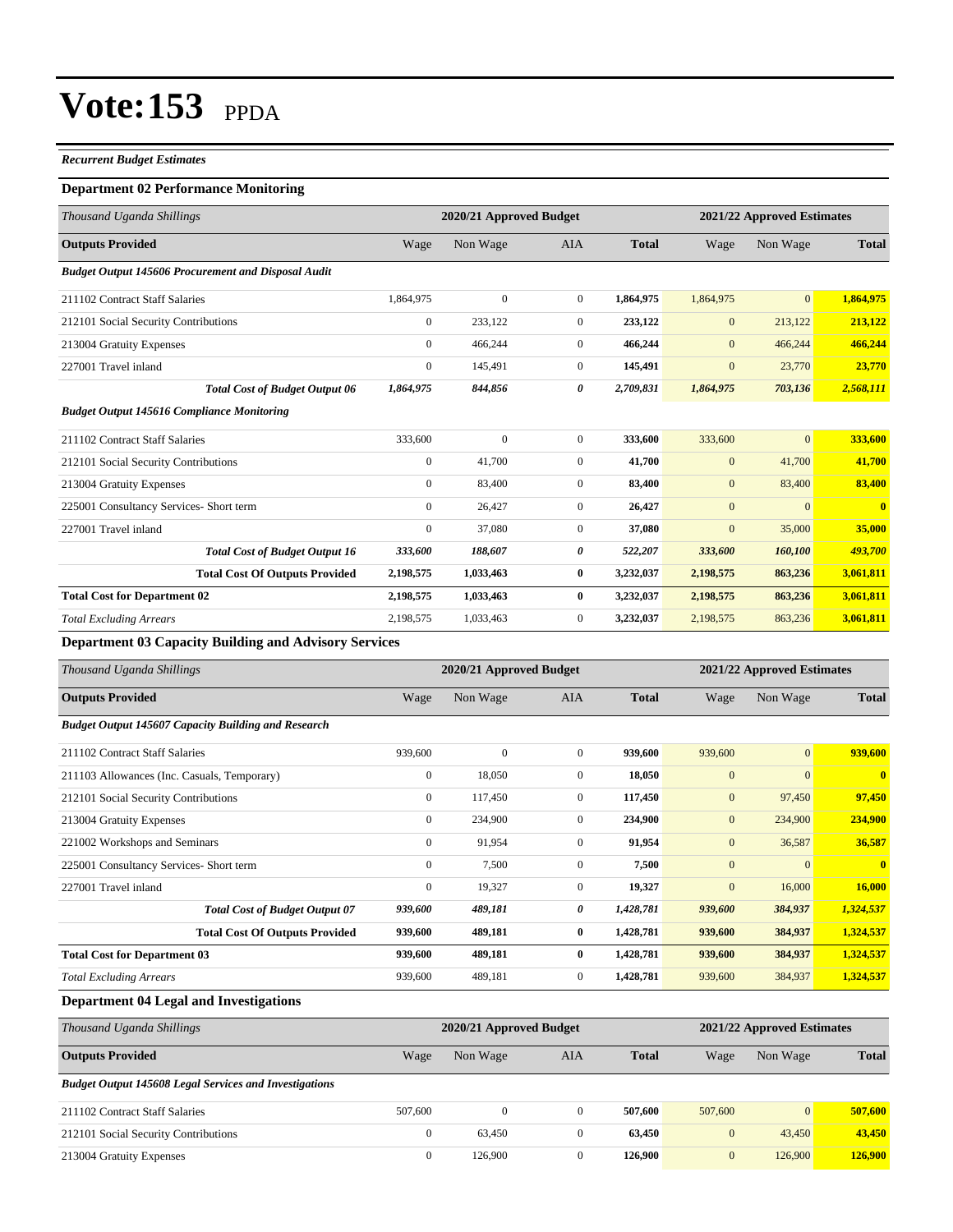| 221006 Commissions and related charges                                               | $\mathbf{0}$                  | 2,000                   | $\mathbf{0}$          | 2,000            | $\mathbf{0}$           | 2,000                      | 2,000          |  |
|--------------------------------------------------------------------------------------|-------------------------------|-------------------------|-----------------------|------------------|------------------------|----------------------------|----------------|--|
| 224005 Uniforms, Beddings and Protective Gear                                        | $\boldsymbol{0}$              | $\mathbf{0}$            | $\boldsymbol{0}$      | $\bf{0}$         | $\mathbf{0}$           | 1,550                      | 1,550          |  |
| 227001 Travel inland                                                                 | $\boldsymbol{0}$              | 40,000                  | $\mathbf{0}$          | 40,000           | $\boldsymbol{0}$       | 30,000                     | 30,000         |  |
| 282105 Court Awards                                                                  | $\boldsymbol{0}$              | 1,000                   | $\mathbf{0}$          | 1,000            | $\boldsymbol{0}$       | $\mathbf{0}$               | $\mathbf{0}$   |  |
| <b>Total Cost of Budget Output 08</b>                                                | 507,600                       | 233,350                 | 0                     | 740,950          | 507,600                | 203,900                    | 711,500        |  |
| <b>Budget Output 145609 Procurement Complaints</b>                                   |                               |                         |                       |                  |                        |                            |                |  |
| 211102 Contract Staff Salaries                                                       | 408,000                       | $\boldsymbol{0}$        | $\mathbf{0}$          | 408,000          | 408,000                | $\mathbf{0}$               | 408,000        |  |
| 211103 Allowances (Inc. Casuals, Temporary)                                          | $\boldsymbol{0}$              | 57,510                  | $\boldsymbol{0}$      | 57,510           | $\boldsymbol{0}$       | 10,000                     | 10,000         |  |
| 212101 Social Security Contributions                                                 | $\boldsymbol{0}$              | 51,000                  | $\mathbf{0}$          | 51,000           | $\mathbf{0}$           | 51,000                     | 51,000         |  |
| 213004 Gratuity Expenses                                                             | $\boldsymbol{0}$              | 102,000                 | $\mathbf{0}$          | 102,000          | $\mathbf{0}$           | 102,000                    | 102,000        |  |
| <b>Total Cost of Budget Output 09</b>                                                | 408,000                       | 210,510                 | 0                     | 618,510          | 408,000                | 163,000                    | 571,000        |  |
| <b>Total Cost Of Outputs Provided</b>                                                | 915,600                       | 443,860                 | $\bf{0}$              | 1,359,460        | 915,600                | 366,900                    | 1,282,500      |  |
| <b>Total Cost for Department 04</b>                                                  | 915,600                       | 443,860                 | $\bf{0}$              | 1,359,460        | 915,600                | 366,900                    | 1,282,500      |  |
| <b>Total Excluding Arrears</b>                                                       | 915,600                       | 443,860                 | $\mathbf{0}$          | 1,359,460        | 915,600                | 366,900                    | 1,282,500      |  |
| <b>Department 05 E-Government</b>                                                    |                               |                         |                       |                  |                        |                            |                |  |
| Thousand Uganda Shillings                                                            |                               | 2020/21 Approved Budget |                       |                  |                        | 2021/22 Approved Estimates |                |  |
| <b>Outputs Provided</b>                                                              | Wage                          | Non Wage                | AIA                   | <b>Total</b>     | Wage                   | Non Wage                   | <b>Total</b>   |  |
| Budget Output 145610 E-Government procurement system management unit                 |                               |                         |                       |                  |                        |                            |                |  |
| 211102 Contract Staff Salaries                                                       | 419,000                       | $\mathbf{0}$            | $\mathbf{0}$          | 419,000          | 419,000                | $\mathbf{0}$               | 419,000        |  |
| 211103 Allowances (Inc. Casuals, Temporary)                                          | $\boldsymbol{0}$              | 44,000                  | $\boldsymbol{0}$      | 44,000           | $\boldsymbol{0}$       | $\mathbf{0}$               | $\bf{0}$       |  |
| 212101 Social Security Contributions                                                 | $\boldsymbol{0}$              | 52,375                  | $\boldsymbol{0}$      | 52,375           | $\boldsymbol{0}$       | 52,375                     | 52,375         |  |
| 213004 Gratuity Expenses                                                             | $\boldsymbol{0}$              | 104,750                 | $\mathbf{0}$          | 104,750          | $\boldsymbol{0}$       | 104,750                    | 104,750        |  |
| 221001 Advertising and Public Relations                                              | $\boldsymbol{0}$              | 209,503                 | $\mathbf{0}$          | 209,503          | $\mathbf{0}$           | $\mathbf{0}$               | $\bf{0}$       |  |
| 221002 Workshops and Seminars                                                        | $\boldsymbol{0}$              | 309,000                 | $\boldsymbol{0}$      | 309,000          | $\mathbf{0}$           | $\mathbf{0}$               | $\bf{0}$       |  |
| 221009 Welfare and Entertainment                                                     | $\boldsymbol{0}$              | 6,000                   | $\boldsymbol{0}$      | 6,000            | $\mathbf{0}$           | $\mathbf{0}$               | $\bf{0}$       |  |
| <b>Total Cost of Budget Output 10</b>                                                | 419,000                       | 725,628                 | 0                     | 1,144,628        | 419,000                | 157,125                    | 576,125        |  |
| <b>Total Cost Of Outputs Provided</b>                                                | 419,000                       | 725,628                 | $\bf{0}$              | 1,144,628        | 419,000                | 157,125                    | 576,125        |  |
| <b>Total Cost for Department 05</b>                                                  | 419,000                       | 725,628                 | $\bf{0}$              | 1,144,628        | 419,000                | 157,125                    | 576,125        |  |
| <b>Total Excluding Arrears</b>                                                       | 419,000                       | 725,628                 | $\boldsymbol{0}$      | 1,144,628        | 419,000                | 157,125                    | 576,125        |  |
| Development Budget Estimates                                                         |                               |                         |                       |                  |                        |                            |                |  |
| Project 1621 Retooling of Public Procurement and Disposal of Public Assets Authority |                               |                         |                       |                  |                        |                            |                |  |
| Thousand Uganda Shillings                                                            |                               | 2020/21 Approved Budget |                       |                  |                        | 2021/22 Draft Estimates    |                |  |
| <b>Capital Purchases</b>                                                             | <b>GoU Dev't External Fin</b> |                         | <b>AIA</b>            | <b>Total</b>     | GoU Dev't External Fin |                            | <b>Total</b>   |  |
| <b>Budget Output 145672 Government Buildings and Administrative Infrastructure</b>   |                               |                         |                       |                  |                        |                            |                |  |
| 281504 Monitoring, Supervision & Appraisal of Capital work                           | 569,000                       | $\boldsymbol{0}$        | $\boldsymbol{0}$      | 569,000          | 396,000                | $\boldsymbol{0}$           | 396,000        |  |
| 312101 Non-Residential Buildings                                                     | 10,171,800                    | $\boldsymbol{0}$        | $\boldsymbol{0}$      | 10,171,800       | 9,654,800              | $\mathbf{0}$               | 9,654,800      |  |
| Total Cost Of Budget Output 145672                                                   | 10,740,800                    | 0                       | $\pmb{\theta}$        | 10,740,800       | 10,050,800             | $\boldsymbol{\theta}$      | 10,050,800     |  |
| <b>Budget Output 145675 Purchase of Motor Vehicles and Other Transport Equipment</b> |                               |                         |                       |                  |                        |                            |                |  |
| 312201 Transport Equipment                                                           | $\boldsymbol{0}$              | $\boldsymbol{0}$        | $\boldsymbol{0}$      | $\boldsymbol{0}$ | 320,000                | $\boldsymbol{0}$           | 320,000        |  |
| <b>Total Cost Of Budget Output 145675</b>                                            | 0                             | $\pmb{\theta}$          | $\boldsymbol{\theta}$ | 0                | 320,000                | $\pmb{\theta}$             | <b>320,000</b> |  |
| Budget Output 145676 Purchase of Office and ICT Equipment, including Software        |                               |                         |                       |                  |                        |                            |                |  |
| 312202 Machinery and Equipment                                                       | 223,200                       | $\boldsymbol{0}$        | $\boldsymbol{0}$      | 223,200          | $\boldsymbol{0}$       | $\boldsymbol{0}$           | $\bf{0}$       |  |